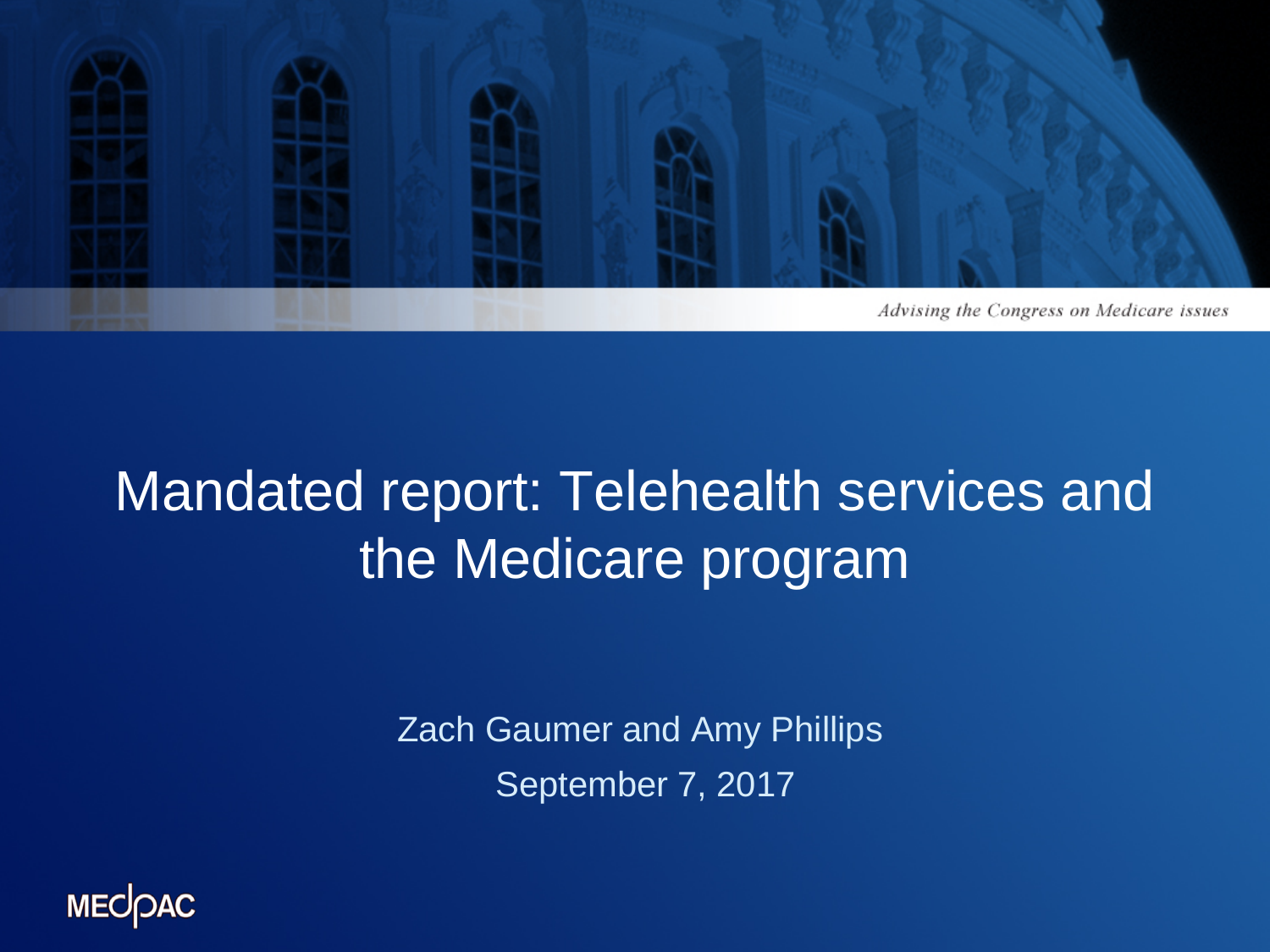## Presentation outline

- **Overview of the mandate**
- **Project plan**
- **Definition of telehealth services and framing the** issue
- **Nandate question 1:** 
	- **EX Current Medicare coverage of telehealth services**
	- Use of telehealth under the physician fee schedule (PFS)
- **-** Discussion and next steps

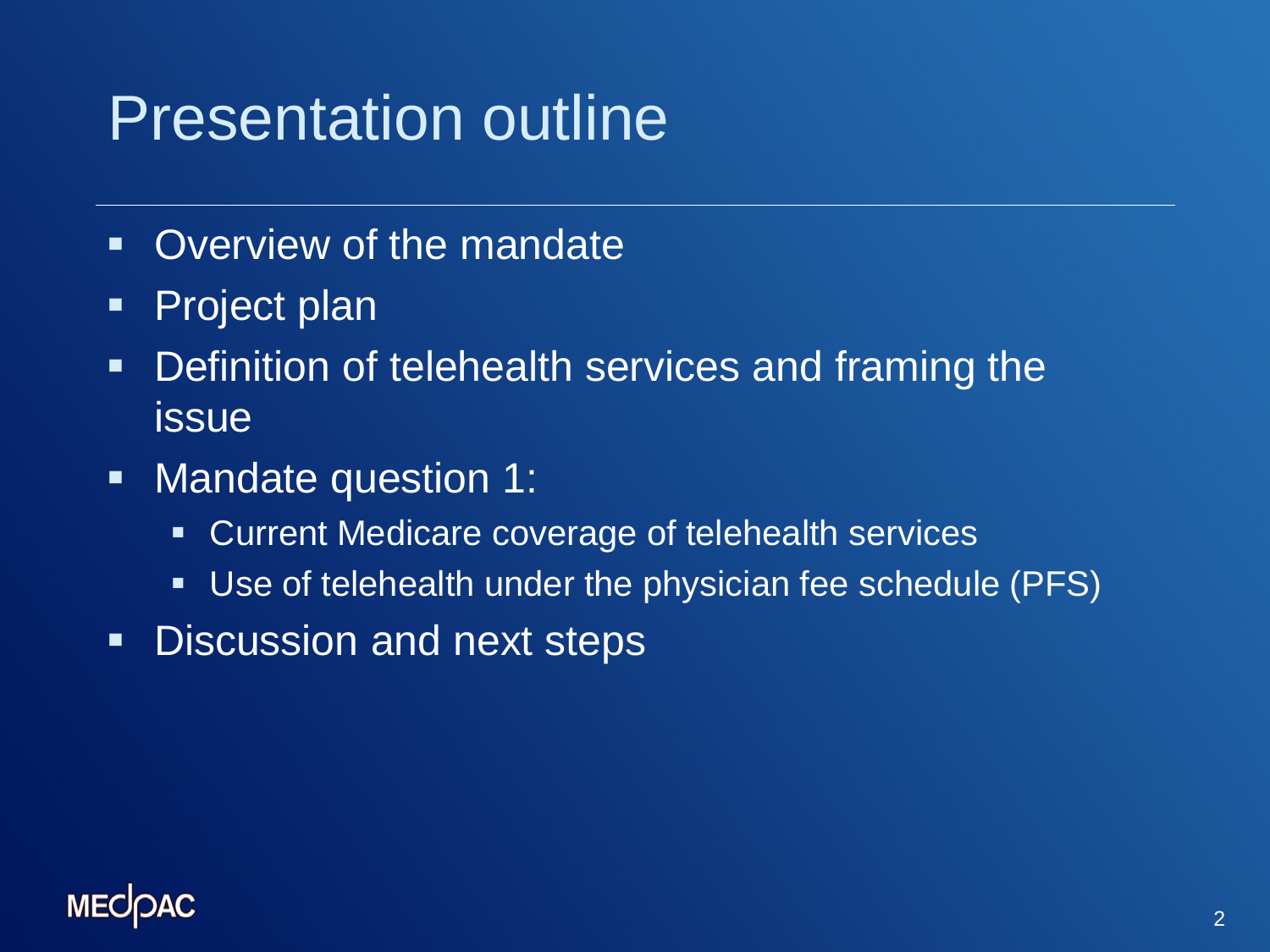### MedPAC report mandated by Congress in the 21st Century Cures Act of 2016

By March 15, 2018, MedPAC shall provide information to the committees of jurisdiction that identifies:

- 1. The telehealth services for which payment can be made, under the fee-for-service program under Medicare Parts A and B; (September)
- 2. The telehealth services for which payment can be made under private health insurance plans; (October)
- 3. Ways in which telehealth services covered under private insurance plans might be incorporated into the Medicare feefor-service program (including any recommendations for ways to accomplish this incorporation). (November)

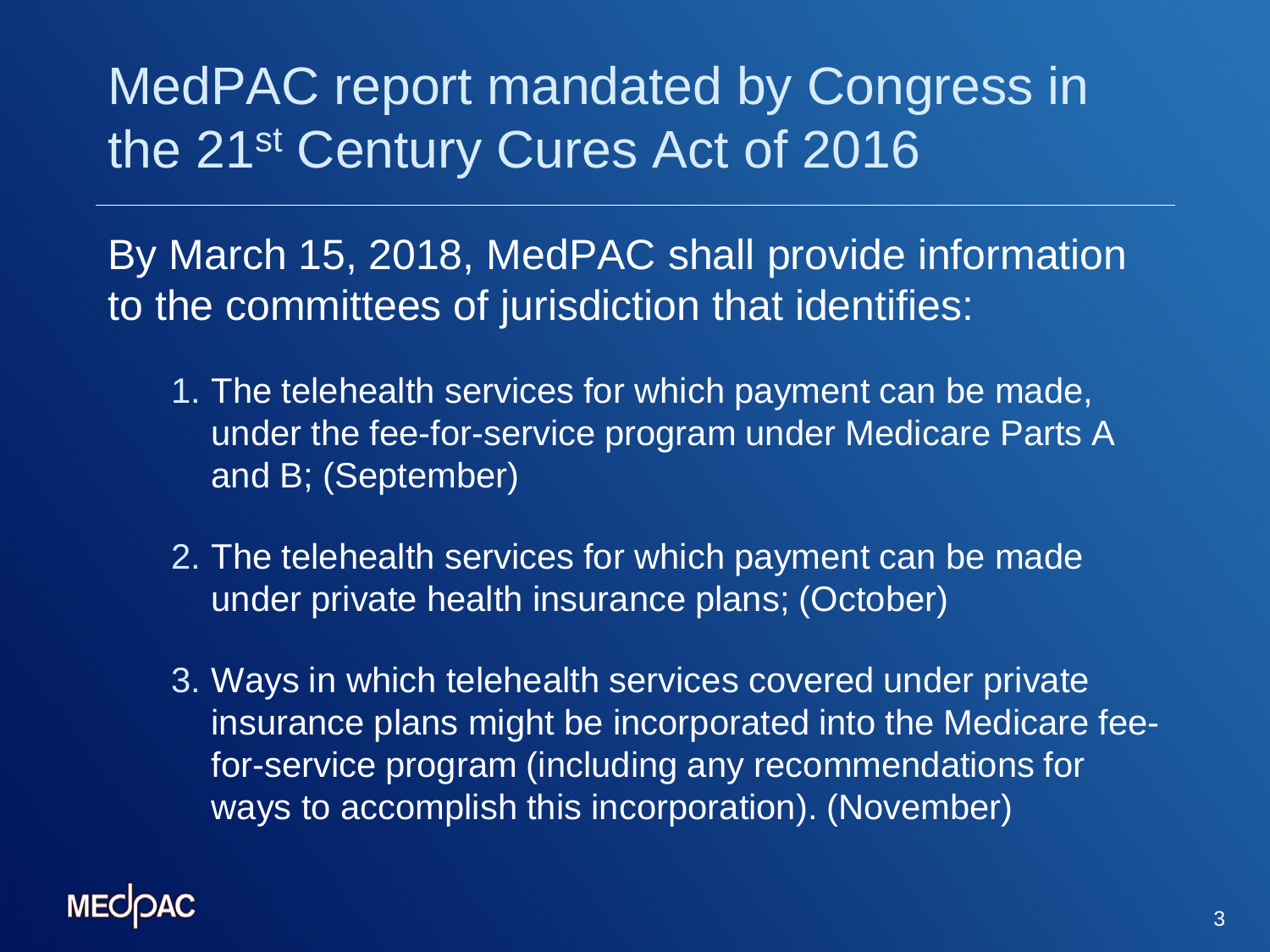## Telehealth definition: Services fall into six general categories

Telehealth services include various combinations of:

- Services (e.g., primary care, mental health, neurology),
- **Technologies (e.g., two-way video, email, phone, text), and**
- Modalities (e.g., internet, internal IT system, monitoring center)

| <b>Basic medical care and</b><br><b>consultations</b> |                                                                                  | <b>Remote</b><br>monitoring |                                                         | <b>Asynchronous</b><br>transmission of data |                                                                                                    |
|-------------------------------------------------------|----------------------------------------------------------------------------------|-----------------------------|---------------------------------------------------------|---------------------------------------------|----------------------------------------------------------------------------------------------------|
|                                                       | 1. Patient in the presence of<br>a clinician connecting to a<br>second clinician |                             | 4. Patient in the<br>hospital or other<br>facility      |                                             | 6. The storing and<br>subsequent forwarding of<br>data such as images,<br>scans, video, or written |
|                                                       | 2. Patient at home<br>connecting to a clinician                                  |                             | 5. Patient at home,<br>referred to as<br>remote patient |                                             | descriptions to a clinician<br>for evaluation                                                      |
|                                                       | 3. Clinician connecting to<br>another clinician (patient<br>not present)<br>. .  |                             | monitoring (RPM)                                        |                                             |                                                                                                    |

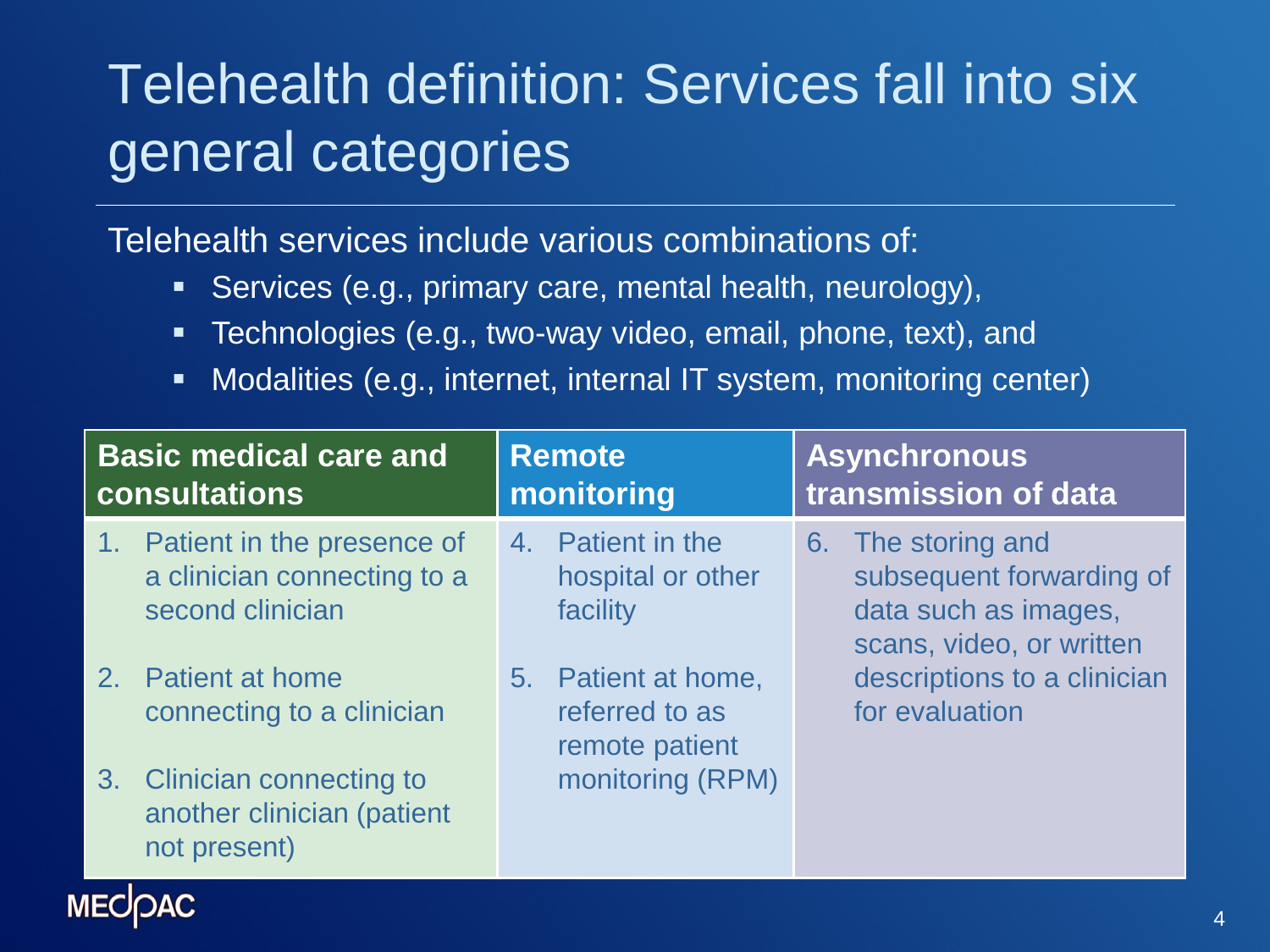### Background and framing the issue

- **Interest in telehealth has grown in recent years**
- Advocates: Telehealth expands access, increases convenience, improves quality, and reduces costs
- **EXTE:** Critics: Telehealth services may increase costs because they supplement rather than substitute for in-person visits
- **June 2016 MedPAC chapter:** 
	- **Efficacy of telehealth services is mixed**
	- **Incentives for use differ among various payment systems**
- Most Medicaid programs, DOD, and VA cover telehealth to varying degrees
- **34 states have passed telehealth parity laws that require** commercial insurers to cover telehealth visits equal to in-person visits

### **MECK**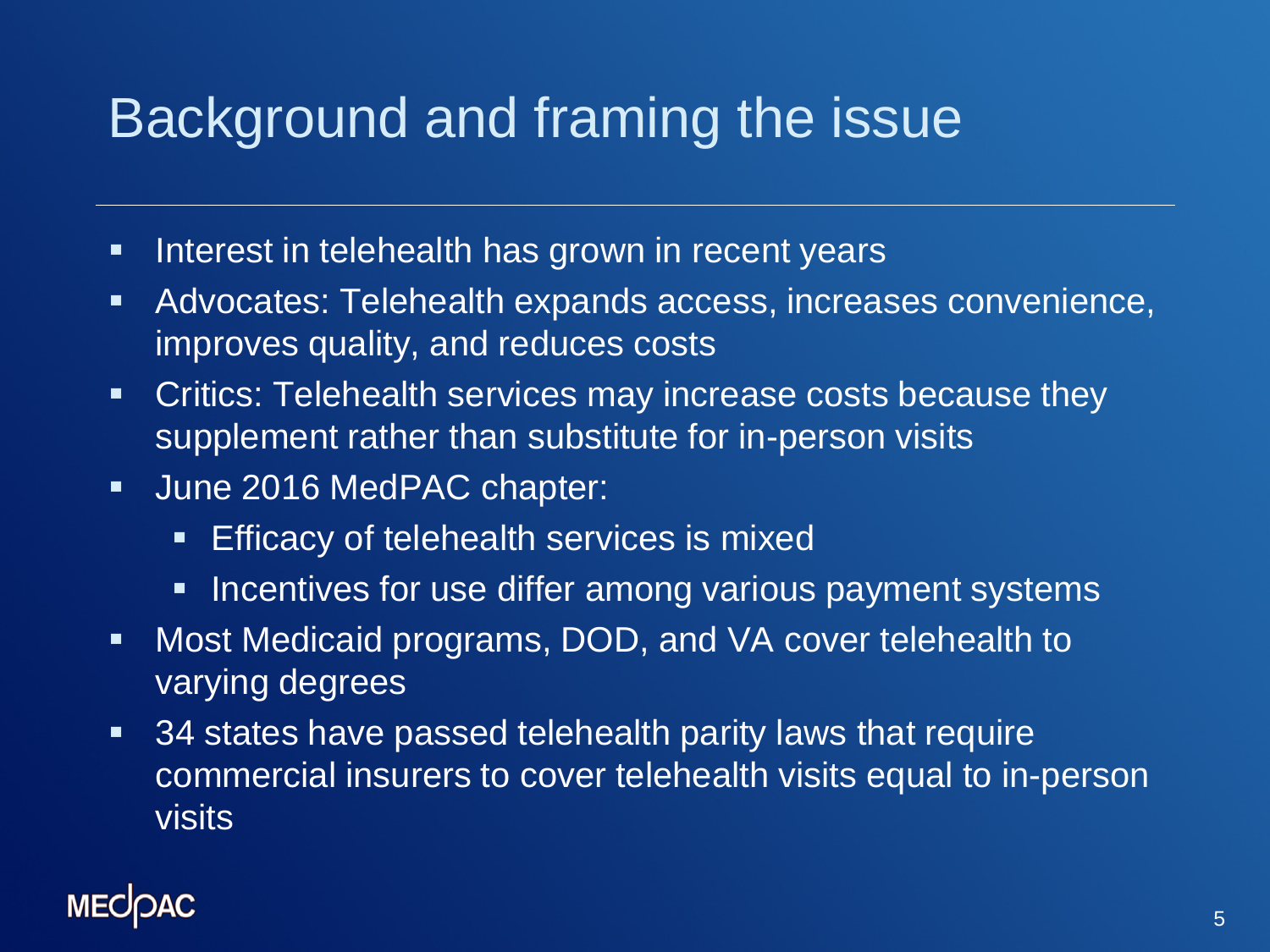## Medicare covers telehealth in four areas of the program to varying degrees

- 1. Physician fee schedule (PFS) (constrained)
- 2. Other fee-for-service (FFS) payment systems (flexible)
- 3. Medicare Advantage (flexible)
- 4. CMMI initiatives (flexible)

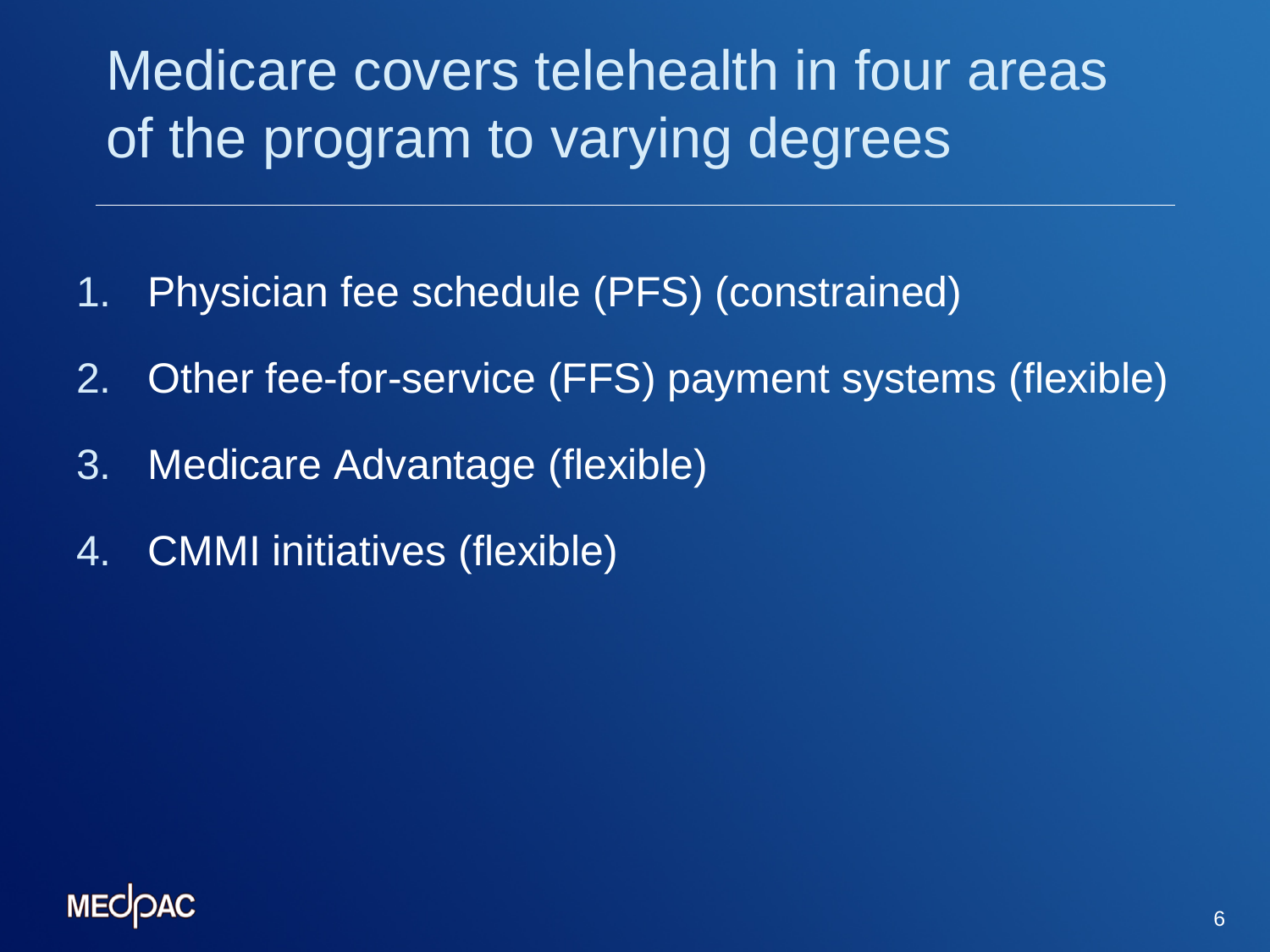## Physician fee schedule (PFS): Telehealth coverage

### Coverage parameters:

- Originating sites: Rural facilities and physician offices
- **Distant sites: Clinicians in any location**
- Modalities: Two-way video, and some store-and-forward
- Services covered: Among others office visits, kidney disease, mental health, substance abuse, nutrition, and pharmacy management
- **Constraints: Some limits on frequency of use**
- **Payment: Each discrete service paid separately** (originating site  $= $25$ , distant site  $= 100\%$  of PFS facility rate)
- Cost sharing: 20% (originating and distant site payments)
- **Incentive: increase volume of services**

### **MECIOAC**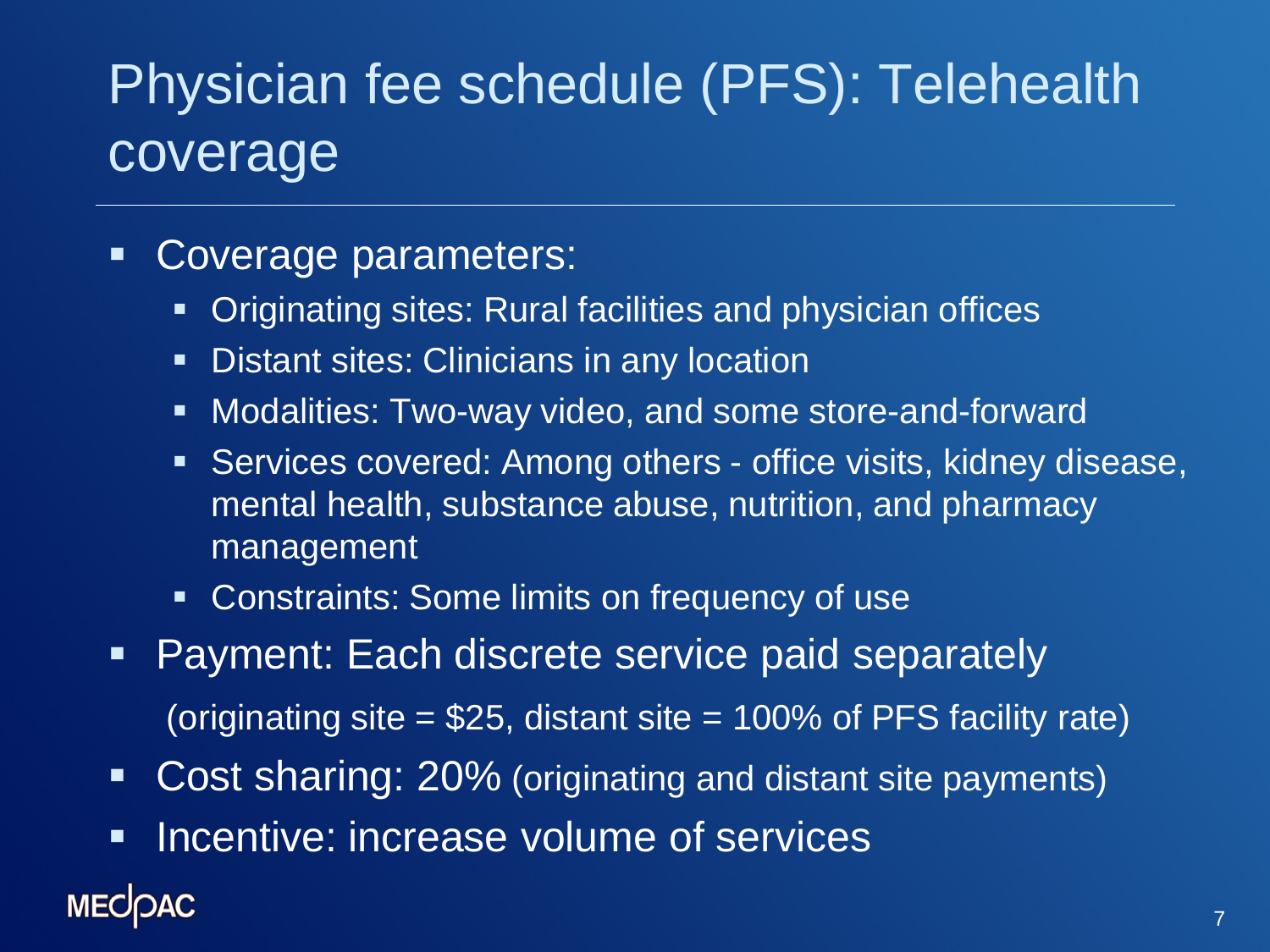## Physician fee schedule (PFS): Telehealth coverage

- **Telehealth services are contemplated within various** PFS management codes:
	- **Transitional care management (TCM)**
	- Chronic care management (CCM)
	- **Others:** 
		- 90-day global surgery
		- **Behavioral health integration**
		- **Continuous positive airway pressure (CPAP) codes**
- **Remote interpretation of tests**
- Cardiac monitoring
- **Retinal imaging**

### **MECIOAC**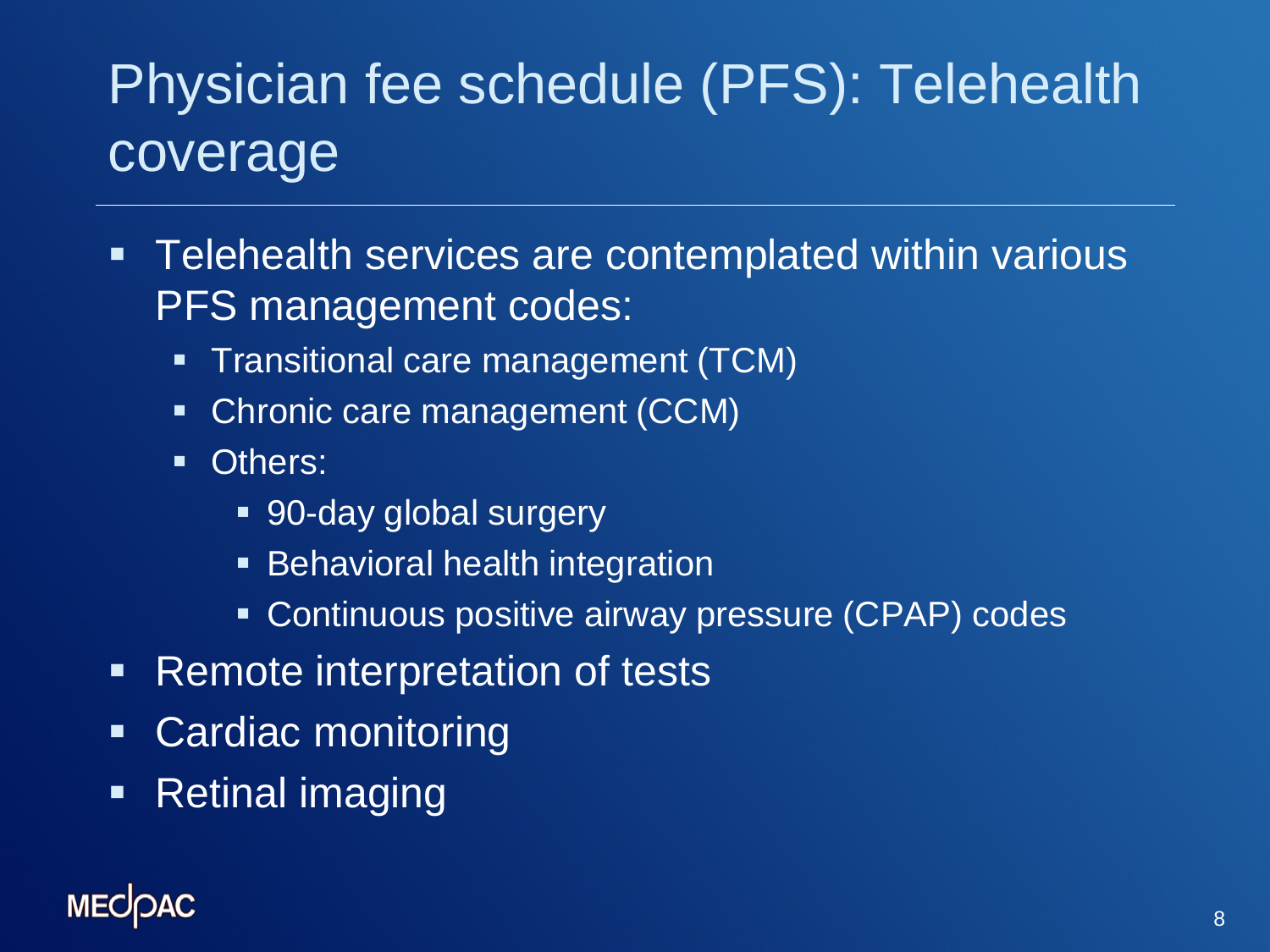## Other Medicare FFS payment systems: Telehealth coverage

- **Deta Cher FFS systems with telehealth coverage include:** 
	- **Inpatient hospital, outpatient hospital, skilled-nursing** facilities, long-term care hospitals, inpatient rehabilitation, dialysis facilities, home health, and hospice
- **Payment: Telehealth contemplated in fixed payment** for patient encounters
- **Incentive: Use telehealth if it reduces costs (at risk if** cost of encounter exceeds fixed payment)
- **-** Reporting of telehealth costs to CMS
	- **Included in cost report: hospitals, SNFs, LTCHs, IRFs, and** dialysis facilities
	- Not included in cost report: home health and hospice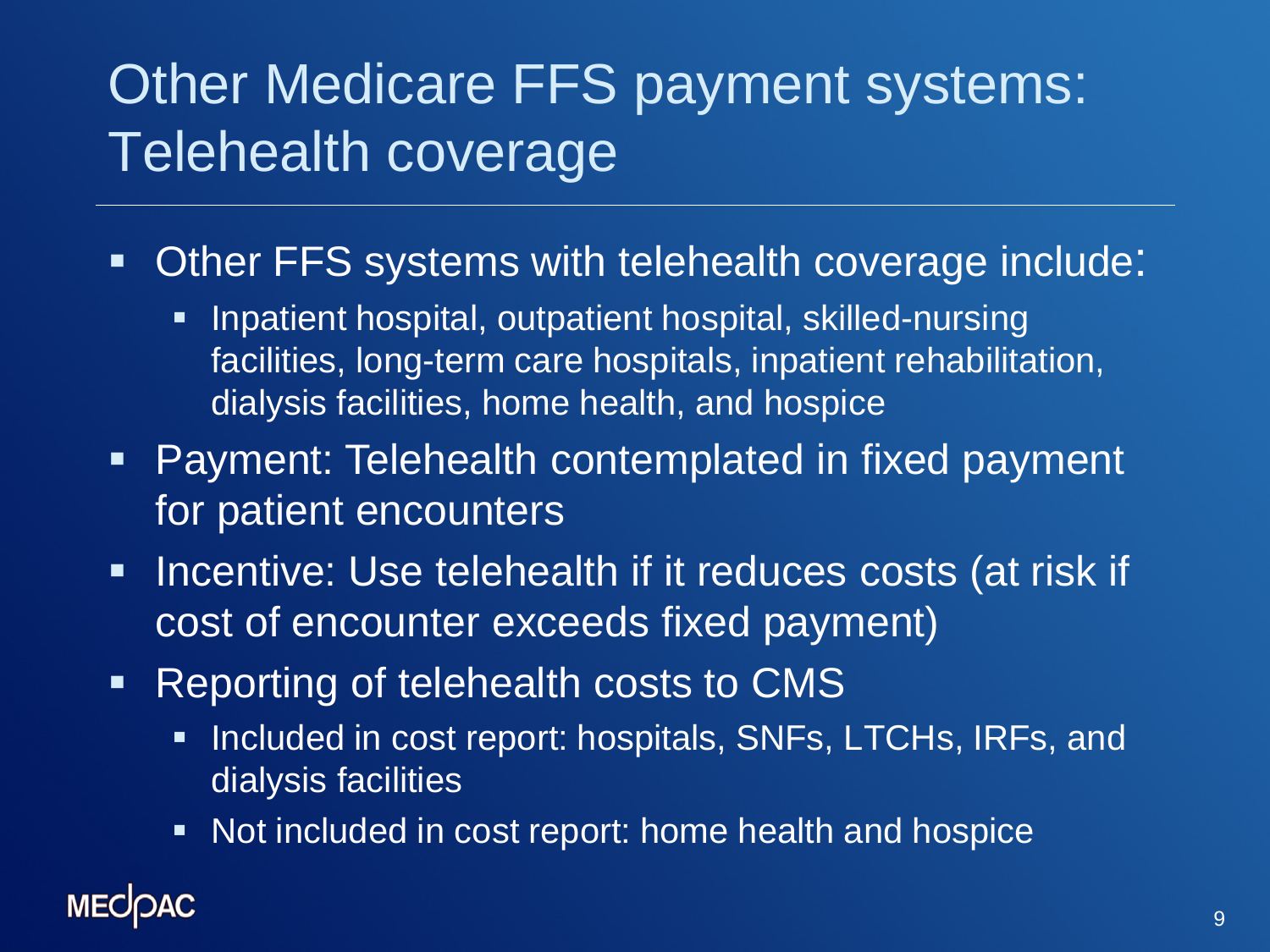### Medicare Advantage: Telehealth **coverage**

- Coverage parameters: Must mirror telehealth coverage under FFS
	- **Filexibility to cover additional telehealth through** supplemental premiums and rebate dollars
- Payment: Annual capitated payments
- **Incentive: Use telehealth if it reduces costs (at risk if** annual beneficiary costs exceed payment)

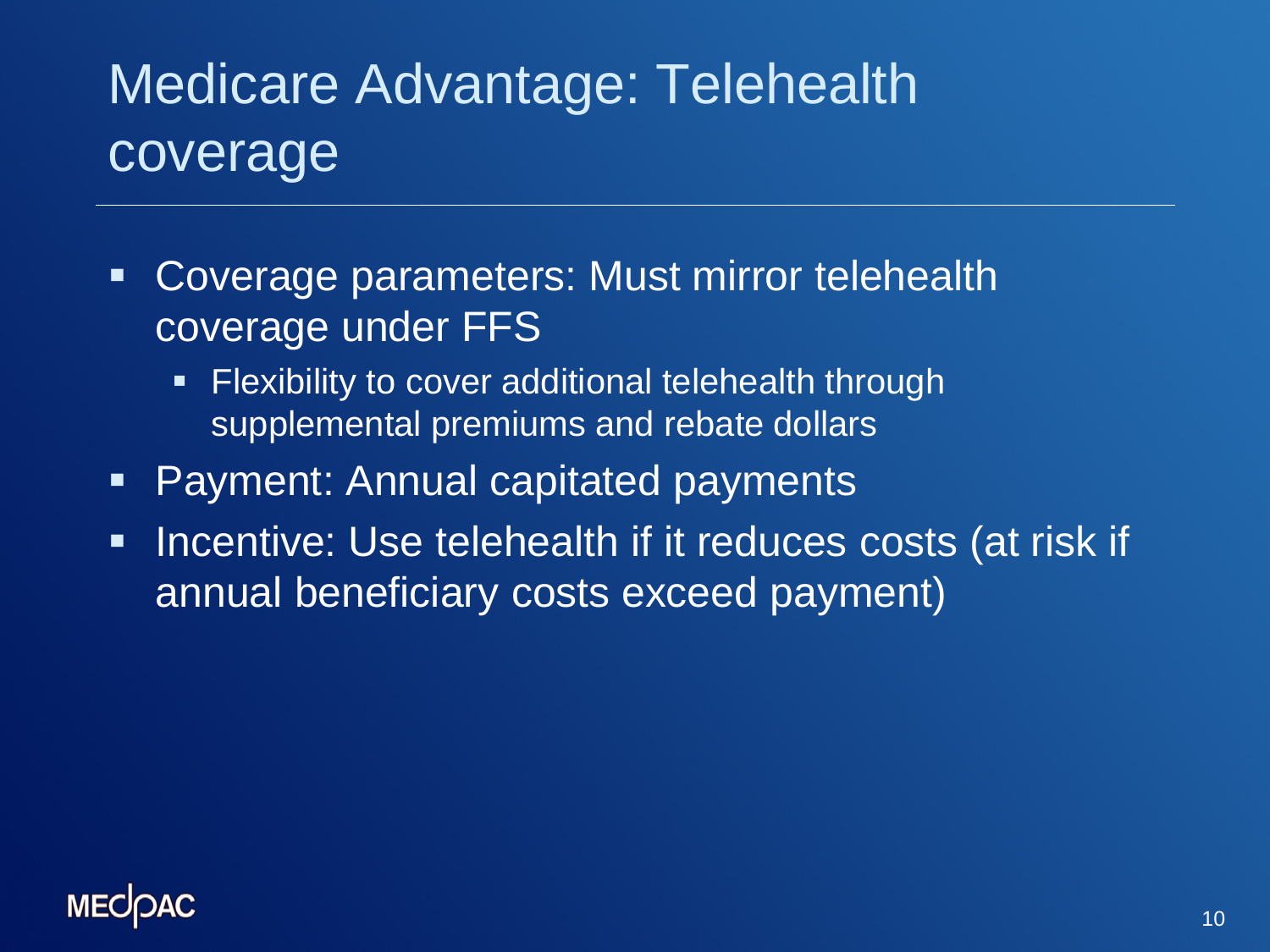## CMMI's two-sided ACOs: Telehealth coverage

- Coverage parameters: Waivers to cover telehealth in urban areas and in the patient's home
- **Payment: Paid FFS rates, but bonus payments or** losses tied to cost savings and quality
- **Incentive: Use telehealth if it reduces costs (risk of** not receiving bonus payment if annual beneficiary costs exceed target)

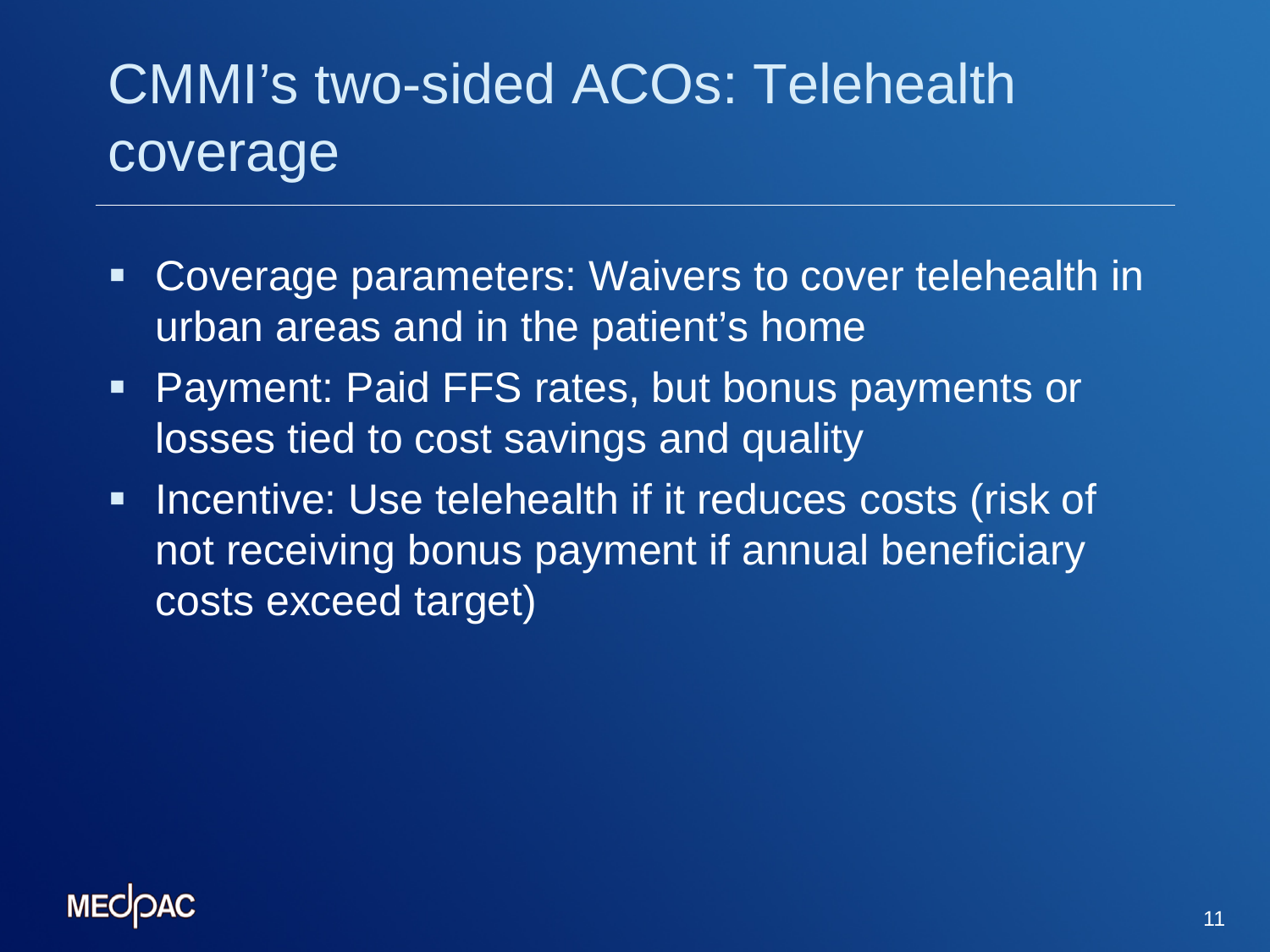### Telehealth use under the Medicare PFS

### Use was low in 2016

- 108,000 unique beneficiaries (0.3 percent of Part B beneficiaries)
- 9.5 telehealth visits per 1,000 Part B beneficiaries (7,800 total physician visits per 1,000 Part B beneficiaries)
- **527 million for 319,000 encounters**
- **Use concentrated among few providers and beneficiaries** 
	- 10 percent of providers accounted for 72 percent of visits
	- **10 percent of beneficiaries accounted for 46 percent of visits**
- **Nost common services:** 
	- **E&M** office visits (58 percent)
	- **Nental health visits (23 percent)**
	- **Inpatient hospital or nursing care follow-up visits (13 percent)**

 Other: 2,000 ESRD visits and 2,000 telestroke visits <sup>12</sup> Preliminary and subject to change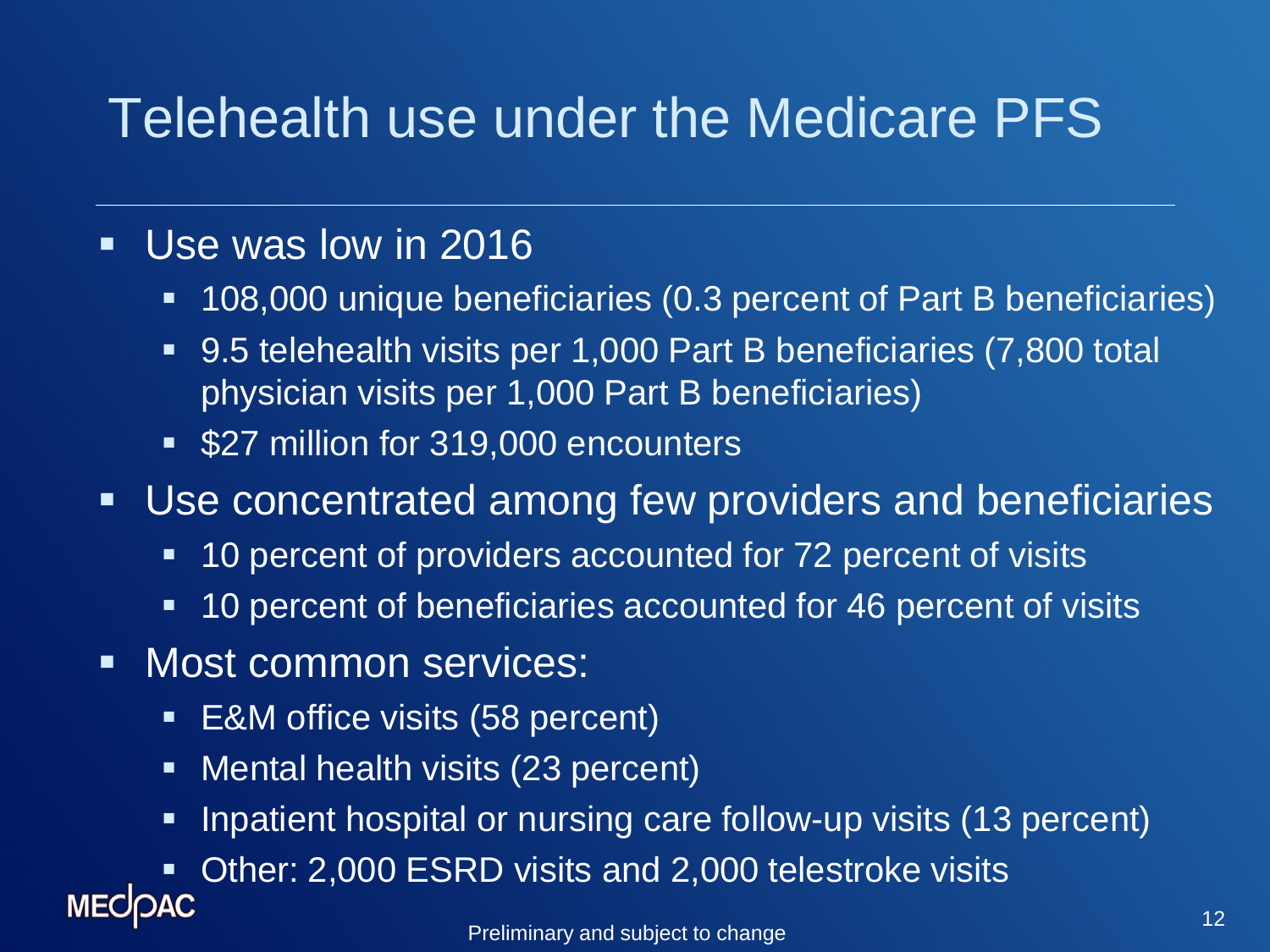### Telehealth use under the Medicare PFS….continued

- **Rapid growth between 2014 and 2016:** 
	- 79 percent increase in visits per 1,000 beneficiaries (5.3 to 9.5)
	- 65 percent increase in spending (\$16 million to \$27 million)
- **Nost rapidly growing services:** 
	- **Subsequent nursing care (263 percent)**
	- Psychotherapy (180 percent)
	- Pharmacological management (148 percent)
- Growth most rapid in states with large rural populations
	- **Mississippi**
	- Alaska
	- Virginia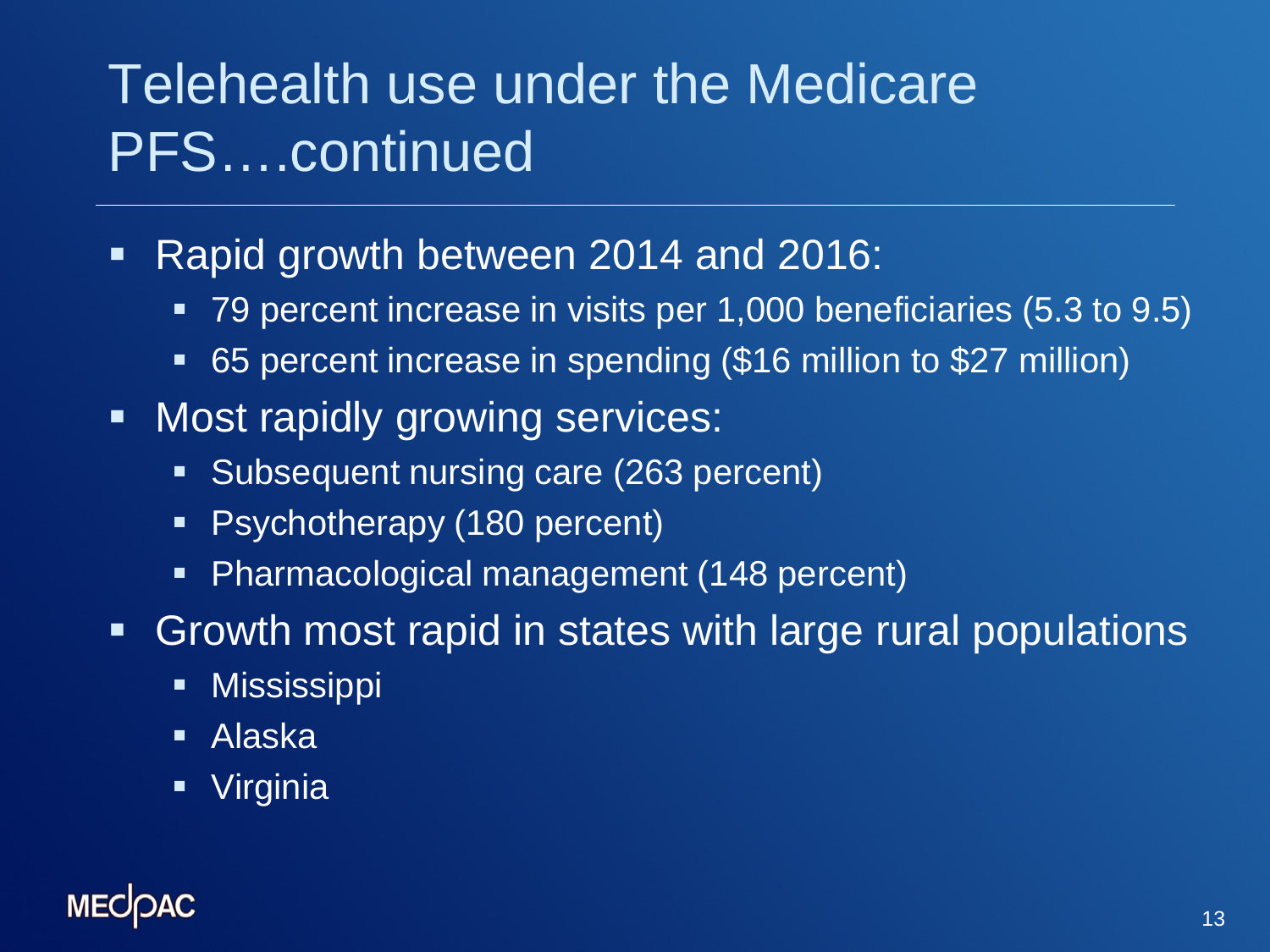## Characteristics of beneficiaries using telehealth services under the PFS in 2016

| <b>Characteristic</b>                                 | <b>Telehealth users</b> | <b>All beneficiaries</b> |
|-------------------------------------------------------|-------------------------|--------------------------|
| Dually eligible (Medicare & Medicaid)                 | 62 percent              | 20 percent               |
| <b>Rural</b>                                          | 57 percent              | 20 percent               |
| <b>Mental health chronic conditions</b>               | 56 percent              | 16 percent               |
| <b>Diabetes</b>                                       | 23 percent              | 18 percent               |
| Chronic obstructive pulmonary disorder                | 13 percent              | 7 percent                |
|                                                       |                         |                          |
| Average number of physician claims per<br>beneficiary | 49 claims               | 29 claims                |

Source: CMS Carrier and Denominator files

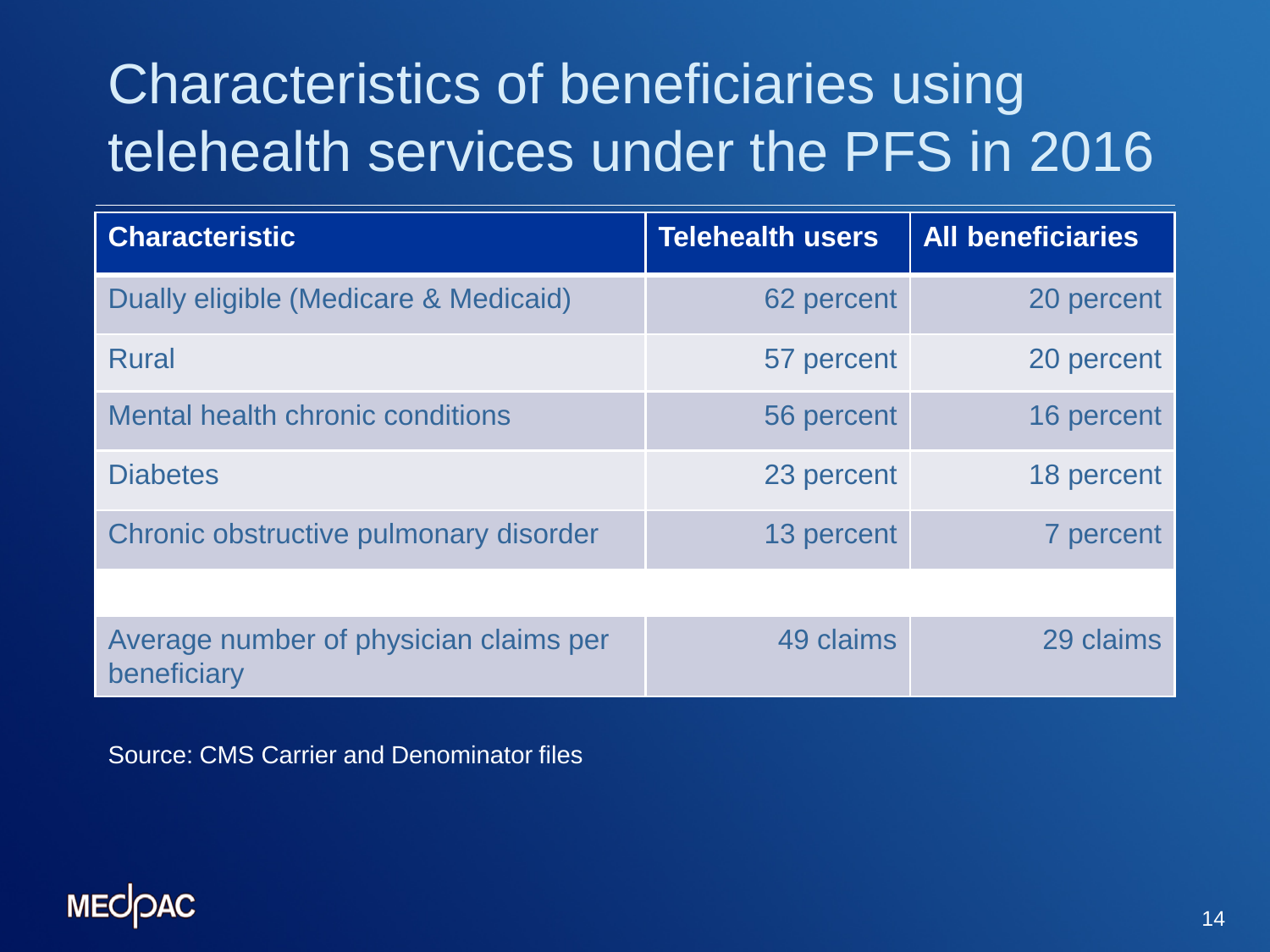# **Summary**

### **Nedicare coverage**

- **Broadly available under some FFS systems, MA, and ACOs** 
	- **Providers/payers bear some financial risk**
	- **Telehealth contemplated as part of a fixed payment**
	- **If all incentive to use telehealth if it is efficient**
- Less flexibility under the PFS (rural and certain services)
	- **Telehealth paid on FFS basis with volume**
	- **May increase costs if it is a supplemental service**
	- **Some blocks of PFS cover telehealth as part of a fixed payment**
- **Patterns of telehealth use under the PFS** 
	- **Low use: primary and mental health visits, concentrated**
	- **Rapid growth: nursing care, psychotherapy, drug management**
	- Telehealth users: Duals, rural, and mental health conditions